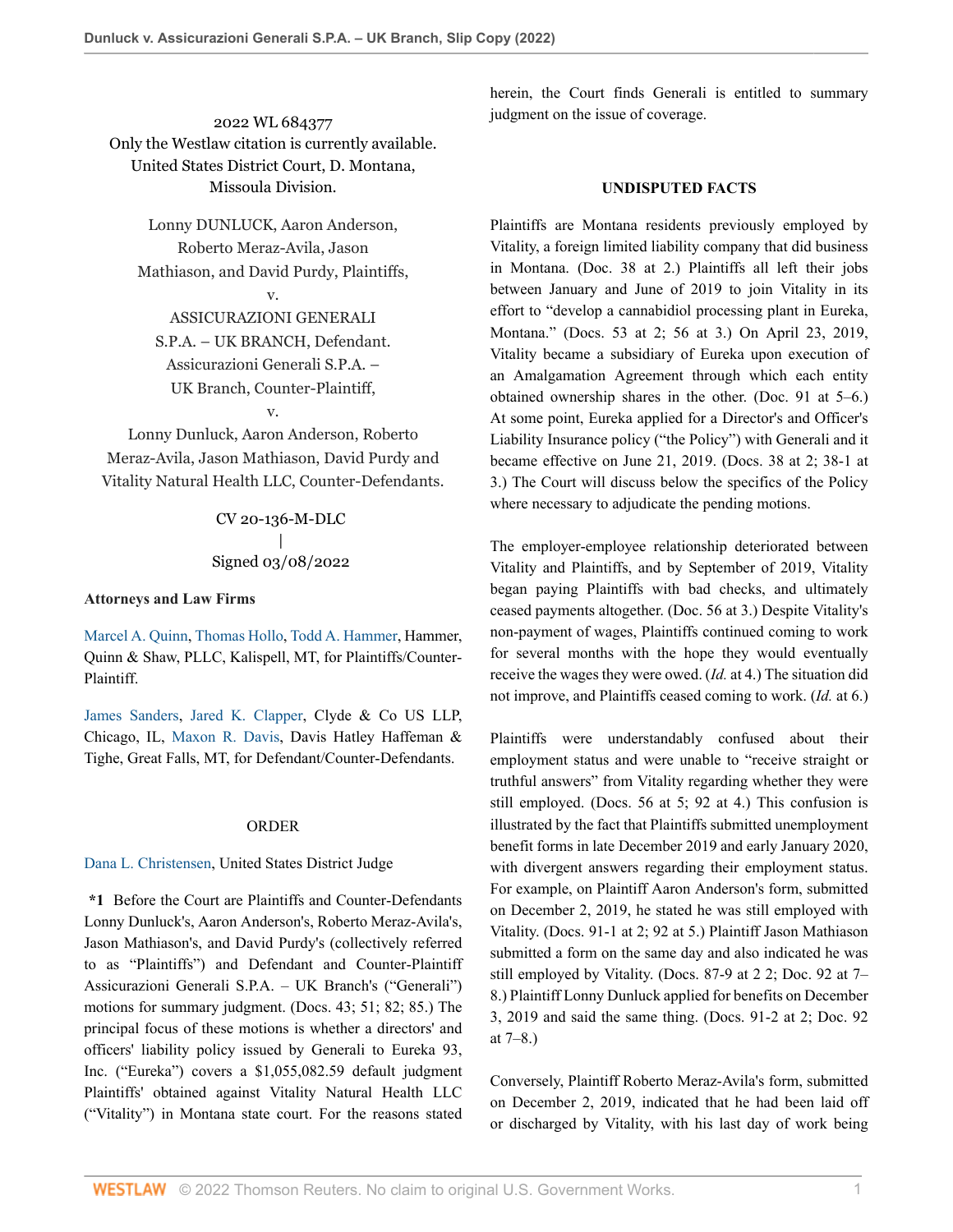November 20, 2019. (Docs. 87-6 at 2; 92 at 6.) Plaintiff David Purdy applied for unemployment benefits on January 21, 2020 and simply put "?" in the portion of the form asking about his employment status. (Docs. 87-7 at 2; 92 at 9.) Importantly, Vitality subsequently told the State that Plaintiffs had been terminated on January 4, 2020. (Doc. 92 at 12.) Vitality's relationship to Eureka changed during this period as well. On December 4, 2019, Eureka and Vitality executed an Agreement to Cancel Shares, Warrants and Options through which each company gave up its shares in the other. (Doc. 91 at 6; *see also* Doc. 23-4 at 241–47).

**\*2** Everything came to a head on February 26, 2020, when Plaintiffs sued Vitality in Montana state court, complaining they were terminated on January 4, 2020 without good cause in violation of Montana's Wrongful Discharge from Employment Act. (Docs. 53 at 3–4; 78-3 at 9–10.) They also advanced claims for breach of contact and unpaid wages. (Doc. 78-3 at 10–11.) Less than a month later, Plaintiffs mailed a notice of claim to both Generali and another company called Tysers,  $<sup>1</sup>$  $<sup>1</sup>$  $<sup>1</sup>$  at their offices in London. (Doc. 38)</sup> at 3.)

<span id="page-1-1"></span><span id="page-1-0"></span>[1](#page-1-1) Tysers precise role in the events giving rise to this action is disputed. Plaintiffs characterize Tysers as a "claims administrator" while Generali classifies it as an "insurance broker." (Doc. 56 at 9.) This dispute does not impede adjudication of the pending motions.

This letter stated, in relevant part, that Plaintiffs had instituted a lawsuit against Vitality and demanded Generali and Tysers "acknowledge receipt of this letter and to defend and indemnify Vitality ... for the claims asserted." (*Id.* at 3; *see also* Doc. 38-2.) At the time they sent this letter, Plaintiffs had a copy of the Policy. (Doc. 38 at 3.) Neither Generali or Tysers responded to this letter (Doc. 56 at 7), and it is unclear whether COVID-19 and its associated impacts resulted in a delay in Generali opening the letter. (Doc. 53 at 5.)

Despite being served with process, Vitality never appeared to defend the Montana state court lawsuit and neither did Generali. (Docs. 38 at 3; 56 at 7.) Plaintiffs eventually obtained a \$1,055,082.59 default judgment in the state court proceeding. (Doc. 38 at 3–4; *see also* Doc. 38-3.) In its order, the state court found that "Vitality wrongfully terminated Plaintiffs without cause ... on or about January 4, 2020." (Doc. 38-3 at 3.)

Plaintiffs subsequently sent Tysers and Generali another letter on June 26, 2020, demanding that they tender Policy limits based on the state court default judgment against Vitality. (Doc. 38 at 4; *see also* Doc. 38-4.) Generali received this letter but did not respond. (Doc. 38 at 4.) Indeed, it appears Generali did not respond to Plaintiffs' letters until after the instant lawsuit was filed. (Doc. 41 at 8.)

### **PROCEDURAL BACKGROUND**

Plaintiffs commenced this action on August 28, 2020. (Doc. 1.) Their operative complaint advances claims against Generali for: (1) a declaratory judgment that Generali must indemnify Vitality for the judgment obtained in the underlying state court lawsuit; (2) negligence based on Generali's alleged failure to process and respond to Plaintiffs' letters; (3) equitable estoppel; (4) violation of Montana's Unfair Trade Practices Act; and (5) common law bad faith. (Doc. 33.) Generali has advanced various counterclaims ultimately seeking a declaration that the Policy does not cover the \$1,055,082.59 state court judgment. (Doc. 41.)

The parties have now filed competing, fully briefed, motions for summary judgment. (Docs. 43; 51 82; 85.) Generali moved first (Doc. 43) arguing that it was entitled to summary judgment on all of Plaintiffs' claims. (Doc. 44.) The crux of Generali's argument is that the Policy, by its very terms, does not provide coverage for the state court judgment against Vitality for multiple reasons. (*Id.*; Doc. 58.) Plaintiffs' briefing argues the opposite, contending that the Policy does provide coverage. (Docs. 52; 62.) The Court held a hearing on the first two motions (Doc. 76) and ordered the parties to submit additional briefs on the effect of the Policy's choice-of-law provision (Docs. 77–79). Following the filing of these motions and submission of additional briefing, the parties each filed new motions for summary judgment on an additional coverage issue in this case. (Docs. 82; 85.) The Court finds these motions ripe for ruling.

## **STANDARD**

**\*3** This Court can resolve an issue short of trial (i.e. summarily) if "there is no genuine dispute as to any material fact" and the prevailing party is "entitled to judgment as a matter of law." [Fed. R. Civ. P. 56\(a\).](http://www.westlaw.com/Link/Document/FullText?findType=L&pubNum=1000600&cite=USFRCPR56&originatingDoc=I205a69809f7c11ecb7ceee74f6b36648&refType=LQ&originationContext=document&vr=3.0&rs=cblt1.0&transitionType=DocumentItem&contextData=(sc.AlertsClip)) Materia[l fac](https://1.next.westlaw.com/Link/RelatedInformation/Flag?documentGuid=I3a8518e29c9d11d991d0cc6b54f12d4d&transitionType=InlineKeyCiteFlags&originationContext=docHeaderFlag&Rank=0&ppcid=744b777ddd0e45dc953f37040da3e191&contextData=(sc.AlertsClip) )ts are those which may affect the outcome of the case. *[Anderson v.](http://www.westlaw.com/Link/Document/FullText?findType=Y&serNum=1986132674&pubNum=0000780&originatingDoc=I205a69809f7c11ecb7ceee74f6b36648&refType=RP&fi=co_pp_sp_780_248&originationContext=document&vr=3.0&rs=cblt1.0&transitionType=DocumentItem&contextData=(sc.AlertsClip)#co_pp_sp_780_248)*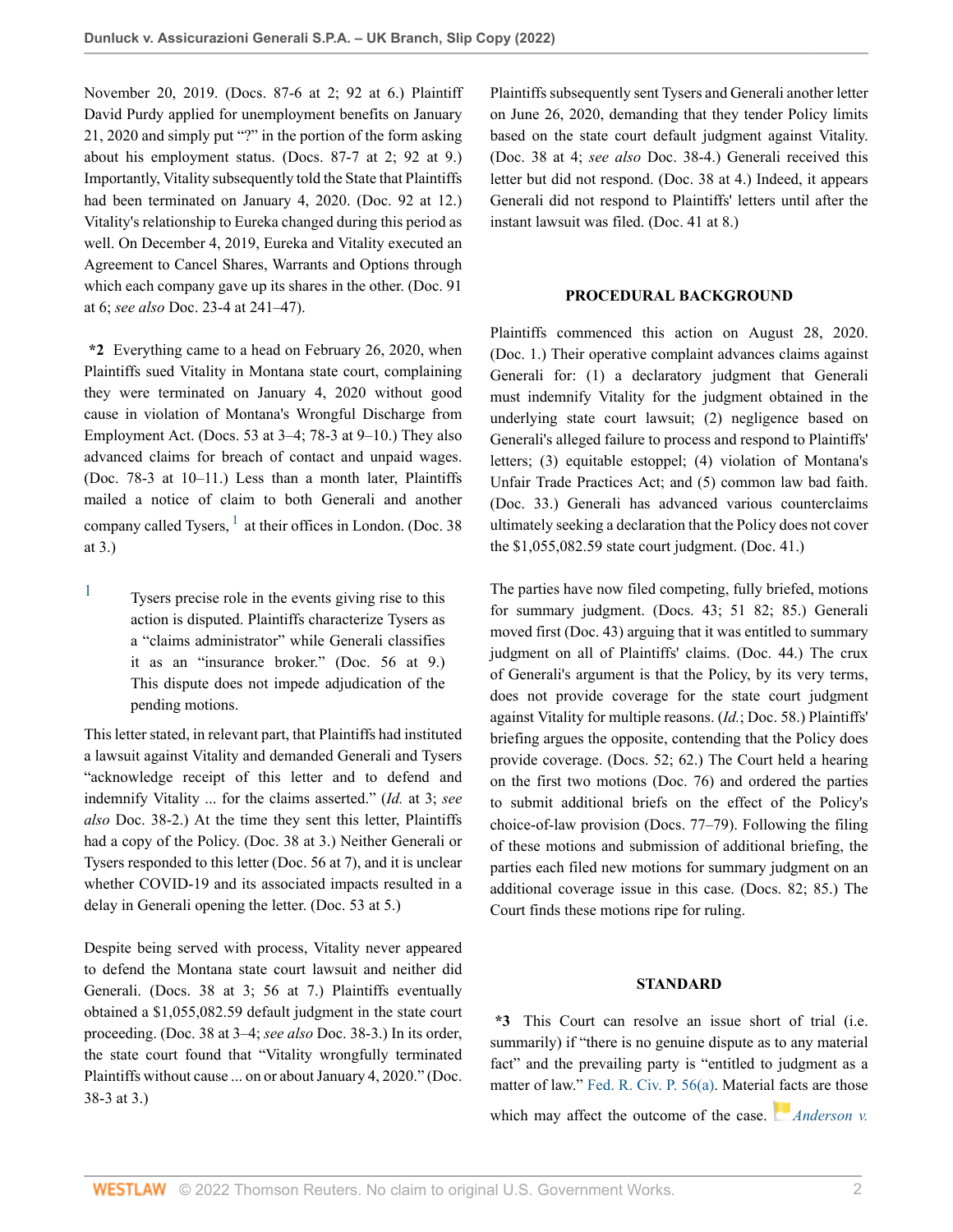*Liberty Lobby, Inc.*[, 477 U.S. 242, 248 \(1986\)](http://www.westlaw.com/Link/Document/FullText?findType=Y&serNum=1986132674&pubNum=0000780&originatingDoc=I205a69809f7c11ecb7ceee74f6b36648&refType=RP&fi=co_pp_sp_780_248&originationContext=document&vr=3.0&rs=cblt1.0&transitionType=DocumentItem&contextData=(sc.AlertsClip)#co_pp_sp_780_248). A factual dispute is genuine when there is sufficient evidence for a reasonable factfinder to return a verdict for the other party. *Id.*

If the moving party meets its initial responsibility, the burden then shifts to the o[ppos](https://1.next.westlaw.com/Link/RelatedInformation/Flag?documentGuid=I1d196aaa9c9711d993e6d35cc61aab4a&transitionType=InlineKeyCiteFlags&originationContext=docHeaderFlag&Rank=0&ppcid=744b777ddd0e45dc953f37040da3e191&contextData=(sc.AlertsClip) )ing party to establish that a genuine

issue of fact exists. *[Matsushita Elec. Indus. Co. v. Zenith](http://www.westlaw.com/Link/Document/FullText?findType=Y&serNum=1986115992&pubNum=0000780&originatingDoc=I205a69809f7c11ecb7ceee74f6b36648&refType=RP&fi=co_pp_sp_780_586&originationContext=document&vr=3.0&rs=cblt1.0&transitionType=DocumentItem&contextData=(sc.AlertsClip)#co_pp_sp_780_586) Radio Corp.*[, 475 U.S. 574, 586 \(1986\).](http://www.westlaw.com/Link/Document/FullText?findType=Y&serNum=1986115992&pubNum=0000780&originatingDoc=I205a69809f7c11ecb7ceee74f6b36648&refType=RP&fi=co_pp_sp_780_586&originationContext=document&vr=3.0&rs=cblt1.0&transitionType=DocumentItem&contextData=(sc.AlertsClip)#co_pp_sp_780_586) In meeting this burden, conclusory assertions are insufficient, and "nonspeculative evidence of specific facts" is required.*[Cafasso](http://www.westlaw.com/Link/Document/FullText?findType=Y&serNum=2024859050&pubNum=0000506&originatingDoc=I205a69809f7c11ecb7ceee74f6b36648&refType=RP&fi=co_pp_sp_506_1061&originationContext=document&vr=3.0&rs=cblt1.0&transitionType=DocumentItem&contextData=(sc.AlertsClip)#co_pp_sp_506_1061) [v. General Dynamics C4 Sys., Inc.](http://www.westlaw.com/Link/Document/FullText?findType=Y&serNum=2024859050&pubNum=0000506&originatingDoc=I205a69809f7c11ecb7ceee74f6b36648&refType=RP&fi=co_pp_sp_506_1061&originationContext=document&vr=3.0&rs=cblt1.0&transitionType=DocumentItem&contextData=(sc.AlertsClip)#co_pp_sp_506_1061)*, 637 F.3d 1047, 1061 [\(9th Cir. 2011\)](http://www.westlaw.com/Link/Document/FullText?findType=Y&serNum=2024859050&pubNum=0000506&originatingDoc=I205a69809f7c11ecb7ceee74f6b36648&refType=RP&fi=co_pp_sp_506_1061&originationContext=document&vr=3.0&rs=cblt1.0&transitionType=DocumentItem&contextData=(sc.AlertsClip)#co_pp_sp_506_1061). In establishing facts, the parties may rely on evidence in an inadmissible form as long as the evidence [cou](https://1.next.westlaw.com/Link/RelatedInformation/Flag?documentGuid=Ibb3801b289eb11d9903eeb4634b8d78e&transitionType=InlineKeyCiteFlags&originationContext=docHeaderFlag&Rank=0&ppcid=744b777ddd0e45dc953f37040da3e191&contextData=(sc.AlertsClip) )ld be introduced in an admissible form at trial. *See Fraser v. Goodale*[, 342 F.3d 1032, 1036 \(9th Cir. 2003\)](http://www.westlaw.com/Link/Document/FullText?findType=Y&serNum=2003612185&pubNum=0000506&originatingDoc=I205a69809f7c11ecb7ceee74f6b36648&refType=RP&fi=co_pp_sp_506_1036&originationContext=document&vr=3.0&rs=cblt1.0&transitionType=DocumentItem&contextData=(sc.AlertsClip)#co_pp_sp_506_1036)

(holding that "[a]t the summary judgment stage, we do not focus on the admissibility of the evidence's form. We i[nste](https://1.next.westlaw.com/Link/RelatedInformation/Flag?documentGuid=I03fb01804a6611e68a49905015f0787e&transitionType=InlineKeyCiteFlags&originationContext=docHeaderFlag&Rank=0&ppcid=744b777ddd0e45dc953f37040da3e191&contextData=(sc.AlertsClip) )ad

focus on the admissibility of its contents."); *see also [JL](http://www.westlaw.com/Link/Document/FullText?findType=Y&serNum=2039365421&pubNum=0000506&originatingDoc=I205a69809f7c11ecb7ceee74f6b36648&refType=RP&fi=co_pp_sp_506_1110&originationContext=document&vr=3.0&rs=cblt1.0&transitionType=DocumentItem&contextData=(sc.AlertsClip)#co_pp_sp_506_1110) [Beverage Co. v. Jim Bean Brands Co.](http://www.westlaw.com/Link/Document/FullText?findType=Y&serNum=2039365421&pubNum=0000506&originatingDoc=I205a69809f7c11ecb7ceee74f6b36648&refType=RP&fi=co_pp_sp_506_1110&originationContext=document&vr=3.0&rs=cblt1.0&transitionType=DocumentItem&contextData=(sc.AlertsClip)#co_pp_sp_506_1110)*, 828 F.3d 1098, 1110 [\(9th Cir. 2016\)](http://www.westlaw.com/Link/Document/FullText?findType=Y&serNum=2039365421&pubNum=0000506&originatingDoc=I205a69809f7c11ecb7ceee74f6b36648&refType=RP&fi=co_pp_sp_506_1110&originationContext=document&vr=3.0&rs=cblt1.0&transitionType=DocumentItem&contextData=(sc.AlertsClip)#co_pp_sp_506_1110) ("at summary judgment a district court may consider hearsay evidence submitted in an inadmissible form, so long as the underlying evidence could be provided in an admissible form at trial"). With these principles in mind, the Court turns to the merits of the issues presented.

## **ANALYSIS**

#### **I. Choice of Law.**

Because this Court is exercising diversity jurisdiction, it appl[ies](https://1.next.westlaw.com/Link/RelatedInformation/Flag?documentGuid=I6895d4cc89c611d9ac45f46c5ea084a3&transitionType=InlineKeyCiteFlags&originationContext=docHeaderFlag&Rank=0&ppcid=744b777ddd0e45dc953f37040da3e191&contextData=(sc.AlertsClip) ) Montana's substantive law and federal procedural

law. *[Feldman v. Allstate Ins. Co.](http://www.westlaw.com/Link/Document/FullText?findType=Y&serNum=2003194256&pubNum=0000506&originatingDoc=I205a69809f7c11ecb7ceee74f6b36648&refType=RP&fi=co_pp_sp_506_666&originationContext=document&vr=3.0&rs=cblt1.0&transitionType=DocumentItem&contextData=(sc.AlertsClip)#co_pp_sp_506_666)*, 322 F.3d 660, 666 (9th [Cir. 2003\).](http://www.westlaw.com/Link/Document/FullText?findType=Y&serNum=2003194256&pubNum=0000506&originatingDoc=I205a69809f7c11ecb7ceee74f6b36648&refType=RP&fi=co_pp_sp_506_666&originationContext=document&vr=3.0&rs=cblt1.0&transitionType=DocumentItem&contextData=(sc.AlertsClip)#co_pp_sp_506_666) A state's substantive law includes its choice of law rules. *[Muldoon v. Tropitone Furniture Co.](http://www.westlaw.com/Link/Document/FullText?findType=Y&serNum=1993167610&pubNum=0000506&originatingDoc=I205a69809f7c11ecb7ceee74f6b36648&refType=RP&fi=co_pp_sp_506_966&originationContext=document&vr=3.0&rs=cblt1.0&transitionType=DocumentItem&contextData=(sc.AlertsClip)#co_pp_sp_506_966)*, 1 F.3d 964, [966 \(9th Cir. 1993\)](http://www.westlaw.com/Link/Document/FullText?findType=Y&serNum=1993167610&pubNum=0000506&originatingDoc=I205a69809f7c11ecb7ceee74f6b36648&refType=RP&fi=co_pp_sp_506_966&originationContext=document&vr=3.0&rs=cblt1.0&transitionType=DocumentItem&contextData=(sc.AlertsClip)#co_pp_sp_506_966). Accordingly, this Court must apply Montana's choice of law rules to determine the law governing the Policy's interpretation.

As a general matter, under Montana law "if a contract's terms are clear and [un](https://1.next.westlaw.com/Link/RelatedInformation/Flag?documentGuid=I412095c9f59f11d9b386b232635db992&transitionType=InlineKeyCiteFlags&originationContext=docHeaderFlag&Rank=0&ppcid=744b777ddd0e45dc953f37040da3e191&contextData=(sc.AlertsClip) )ambiguous ... the contract language

will be enforced." *[Youngblood v. American States Ins.](http://www.westlaw.com/Link/Document/FullText?findType=Y&serNum=1993237017&pubNum=0000661&originatingDoc=I205a69809f7c11ecb7ceee74f6b36648&refType=RP&fi=co_pp_sp_661_205&originationContext=document&vr=3.0&rs=cblt1.0&transitionType=DocumentItem&contextData=(sc.AlertsClip)#co_pp_sp_661_205) Co.*[, 866 P.2d 203, 205 \(Mont. 1993\)](http://www.westlaw.com/Link/Document/FullText?findType=Y&serNum=1993237017&pubNum=0000661&originatingDoc=I205a69809f7c11ecb7ceee74f6b36648&refType=RP&fi=co_pp_sp_661_205&originationContext=document&vr=3.0&rs=cblt1.0&transitionType=DocumentItem&contextData=(sc.AlertsClip)#co_pp_sp_661_205) (citing [Mont. Code](http://www.westlaw.com/Link/Document/FullText?findType=L&pubNum=1002018&cite=MTST28-3-401&originatingDoc=I205a69809f7c11ecb7ceee74f6b36648&refType=LQ&originationContext=document&vr=3.0&rs=cblt1.0&transitionType=DocumentItem&contextData=(sc.AlertsClip)) [Ann. § 28-3-401](http://www.westlaw.com/Link/Document/FullText?findType=L&pubNum=1002018&cite=MTST28-3-401&originatingDoc=I205a69809f7c11ecb7ceee74f6b36648&refType=LQ&originationContext=document&vr=3.0&rs=cblt1.0&transitionType=DocumentItem&contextData=(sc.AlertsClip)) (stating "The language of a contract is to govern its interpretation if the language is clear and explicit and does not involve an absurdity")). This principle extends to choice-of-law provisions within an insurance contract. *Id.* But this general rule gives way when application of the unambiguous choice of law provision would violate Montana's "public policy or [be] against good morals." *Id.* The *Rest[atem](https://1.next.westlaw.com/Link/RelatedInformation/Flag?documentGuid=Ie4f79ec4633611ddb6a3a099756c05b7&transitionType=InlineKeyCiteFlags&originationContext=docHeaderFlag&Rank=0&ppcid=744b777ddd0e45dc953f37040da3e191&contextData=(sc.AlertsClip) )ent (Second) of Conflict of Laws* governs this

analysis. *[Moodroo v. Nationwide Mut. Fire Ins. Co.](http://www.westlaw.com/Link/Document/FullText?findType=Y&serNum=2016689504&pubNum=0004645&originatingDoc=I205a69809f7c11ecb7ceee74f6b36648&refType=RP&fi=co_pp_sp_4645_399&originationContext=document&vr=3.0&rs=cblt1.0&transitionType=DocumentItem&contextData=(sc.AlertsClip)#co_pp_sp_4645_399)*, 191 [P.3d 389, 399–400 \(Mont. 2008\)](http://www.westlaw.com/Link/Document/FullText?findType=Y&serNum=2016689504&pubNum=0004645&originatingDoc=I205a69809f7c11ecb7ceee74f6b36648&refType=RP&fi=co_pp_sp_4645_399&originationContext=document&vr=3.0&rs=cblt1.0&transitionType=DocumentItem&contextData=(sc.AlertsClip)#co_pp_sp_4645_399).

Under this approach, a contractual choice-of-law provision will be ignored "if three factors are met: (1) if, but for the choice-of-law provision, Montana law would apply under § 188 of the *Restatement*; (2) if Montana has a materially greater interest in the particular issue than the state chosen by the parties; and (3) if applying the state law chosen by the [parti](https://1.next.westlaw.com/Link/RelatedInformation/Flag?documentGuid=Ie4f79ec4633611ddb6a3a099756c05b7&transitionType=InlineKeyCiteFlags&originationContext=docHeaderFlag&Rank=0&ppcid=744b777ddd0e45dc953f37040da3e191&contextData=(sc.AlertsClip) )es

would contravene a fundamental policy of Montana." *[Id.](http://www.westlaw.com/Link/Document/FullText?findType=Y&serNum=2016689504&pubNum=0004645&originatingDoc=I205a69809f7c11ecb7ceee74f6b36648&refType=RP&fi=co_pp_sp_4645_400&originationContext=document&vr=3.0&rs=cblt1.0&transitionType=DocumentItem&contextData=(sc.AlertsClip)#co_pp_sp_4645_400)* [at 400](http://www.westlaw.com/Link/Document/FullText?findType=Y&serNum=2016689504&pubNum=0004645&originatingDoc=I205a69809f7c11ecb7ceee74f6b36648&refType=RP&fi=co_pp_sp_4645_400&originationContext=document&vr=3.0&rs=cblt1.0&transitionType=DocumentItem&contextData=(sc.AlertsClip)#co_pp_sp_4645_400). Every factor must be met and "[i]f a clear choice-oflaw provision does not violate Montana public policy, there is no reason to analyze factors (1) and (2)" outlined above. *[Masters Grp. Intern, Inc. v. Comerica Bank](http://www.westlaw.com/Link/Document/FullText?findType=Y&serNum=2036631513&pubNum=0004645&originatingDoc=I205a69809f7c11ecb7ceee74f6b36648&refType=RP&fi=co_pp_sp_4645_1113&originationContext=document&vr=3.0&rs=cblt1.0&transitionType=DocumentItem&contextData=(sc.AlertsClip)#co_pp_sp_4645_1113)*, 352 P.3d 1101, [1113 \(Mont. 2015\)](http://www.westlaw.com/Link/Document/FullText?findType=Y&serNum=2036631513&pubNum=0004645&originatingDoc=I205a69809f7c11ecb7ceee74f6b36648&refType=RP&fi=co_pp_sp_4645_1113&originationContext=document&vr=3.0&rs=cblt1.0&transitionType=DocumentItem&contextData=(sc.AlertsClip)#co_pp_sp_4645_1113); *see also [HSBC Bank USA, Nat. Assoc.](http://www.westlaw.com/Link/Document/FullText?findType=Y&serNum=2042948508&pubNum=0004645&originatingDoc=I205a69809f7c11ecb7ceee74f6b36648&refType=RP&fi=co_pp_sp_4645_423&originationContext=document&vr=3.0&rs=cblt1.0&transitionType=DocumentItem&contextData=(sc.AlertsClip)#co_pp_sp_4645_423) v. Anderson*[, 406 P.3d 416, 423 \(Mont. 2017\)](http://www.westlaw.com/Link/Document/FullText?findType=Y&serNum=2042948508&pubNum=0004645&originatingDoc=I205a69809f7c11ecb7ceee74f6b36648&refType=RP&fi=co_pp_sp_4645_423&originationContext=document&vr=3.0&rs=cblt1.0&transitionType=DocumentItem&contextData=(sc.AlertsClip)#co_pp_sp_4645_423) ("If the parties' chosen [ ] law does not contravene Montana public policy, it will be applied"). Because the Court finds that application of the Policy's choice-of-law provision would not offend Montana's public policy, it declines to address the first two factors. [2](#page-2-0)

<span id="page-2-1"></span><span id="page-2-0"></span>[2](#page-2-1) Of course, this Court need not engage in the choiceof-law analysis at all unless there is "an actual conflict between" the law selected by the Policy's choice-of-of law provision and Montana's. *[Masters](http://www.westlaw.com/Link/Document/FullText?findType=Y&serNum=2036631513&pubNum=0004645&originatingDoc=I205a69809f7c11ecb7ceee74f6b36648&refType=RP&fi=co_pp_sp_4645_1116&originationContext=document&vr=3.0&rs=cblt1.0&transitionType=DocumentItem&contextData=(sc.AlertsClip)#co_pp_sp_4645_1116) Grp. Intern*[, 352 P.3d at 1116.](http://www.westlaw.com/Link/Document/FullText?findType=Y&serNum=2036631513&pubNum=0004645&originatingDoc=I205a69809f7c11ecb7ceee74f6b36648&refType=RP&fi=co_pp_sp_4645_1116&originationContext=document&vr=3.0&rs=cblt1.0&transitionType=DocumentItem&contextData=(sc.AlertsClip)#co_pp_sp_4645_1116) For purposes of this analysis, the Court [assum](https://1.next.westlaw.com/Link/RelatedInformation/Flag?documentGuid=I131aacd079bf11d9ac1ffa9f33b6c3b0&transitionType=InlineKeyCiteFlags&originationContext=docHeaderFlag&Rank=0&ppcid=744b777ddd0e45dc953f37040da3e191&contextData=(sc.AlertsClip) )es *arguendo* that there

> is an actual conflict, *[Ticknor v. Choice Hotels](http://www.westlaw.com/Link/Document/FullText?findType=Y&serNum=2001780786&pubNum=0000506&originatingDoc=I205a69809f7c11ecb7ceee74f6b36648&refType=RP&fi=co_pp_sp_506_938&originationContext=document&vr=3.0&rs=cblt1.0&transitionType=DocumentItem&contextData=(sc.AlertsClip)#co_pp_sp_506_938) Intern, Inc.*[, 265 F.3d 931, 938 \(9th Cir. 2001\)](http://www.westlaw.com/Link/Document/FullText?findType=Y&serNum=2001780786&pubNum=0000506&originatingDoc=I205a69809f7c11ecb7ceee74f6b36648&refType=RP&fi=co_pp_sp_506_938&originationContext=document&vr=3.0&rs=cblt1.0&transitionType=DocumentItem&contextData=(sc.AlertsClip)#co_pp_sp_506_938) (adopting this approach), but recognizes Generali insists there is no conflict at all in this case. (Doc. 79 at 8–14.)

<span id="page-2-2"></span>**\*4** The Policy provides, in relevant part, "CHOICE OF LAW AND JURISDICTION (FOR POLICY DISPUTES): This policy is subject to the law and jurisdiction of a Canadian province or territory as determined by the relevant Insurance Act(s)." (Doc. 38-1 at 4.) The parties agree that *if* this clause is enforced, Ontario law would govern. (Docs. 78 at 2–3; 79 at 7.) Generali raises no challenges to this choice-of-law provision. (Doc. 79 at 6.)<sup>[3](#page-3-0)</sup> Plaintiffs advocate for a more complex approach in which some coverage questions are resolved through application of Montana law and others are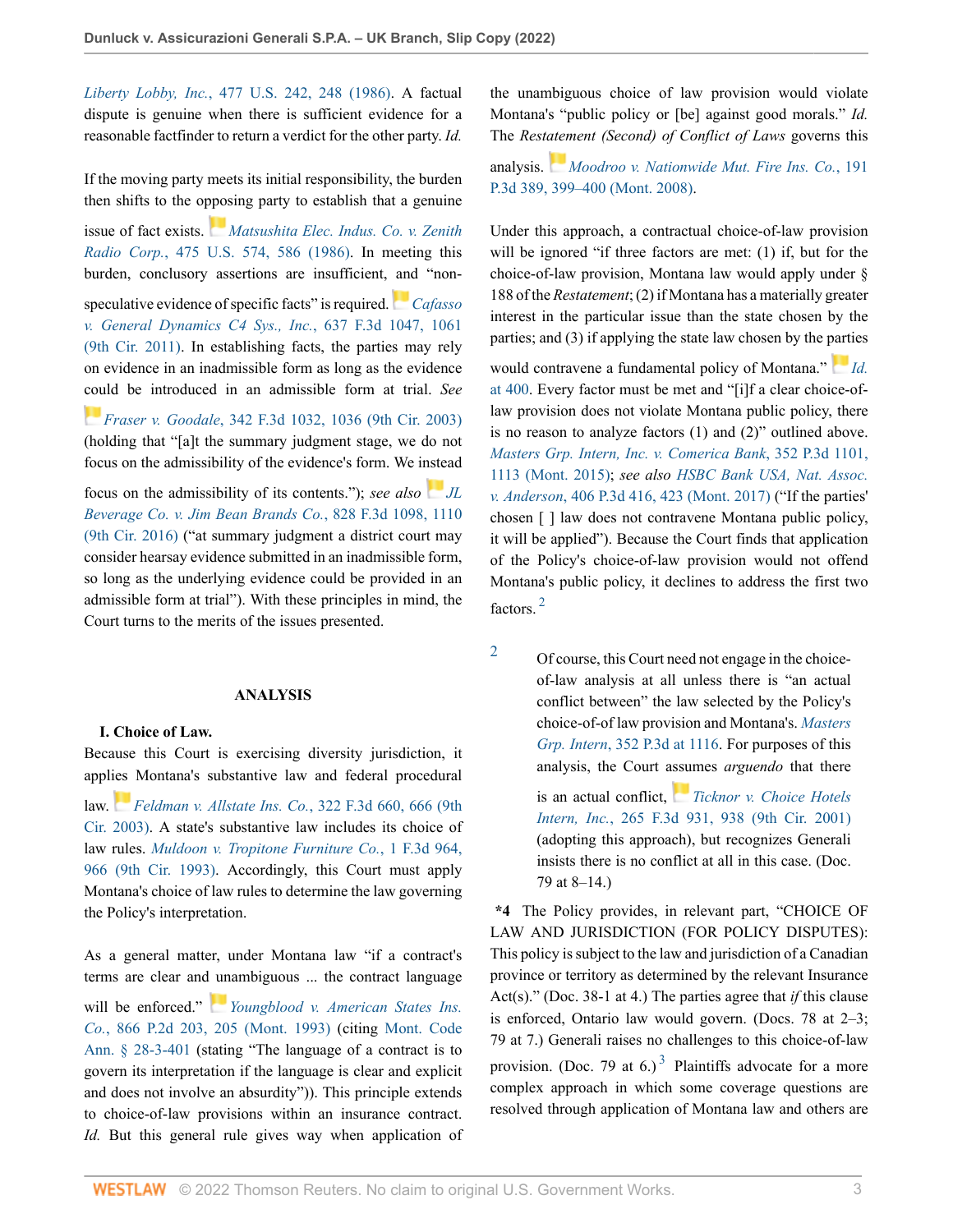resolved through application of Ontario law. (Doc. 78 at 3– 17.)

<span id="page-3-0"></span>[3](#page-2-2)

Perhaps more accurately, Generali does not care what law the Court applies because its overarching argument is that there is no coverage no matter what law applies. (Doc. 79 at 6, 8–14.)

Specifically, Plaintiffs argue application of Ontario law via the Policy's choice of law provision would violate Montana public policy, with respect to the critical coverage provision in this case. (Doc. 78 at 3–7.) This provision provides:

### C. Employment Practice Liability Coverage

The **Insurer** shall pay on behalf of the **Insured** all **Loss** for which the **Insured** becomes legally obligated to pay on account of any **Claim** first made against any **Insured** during the **Policy Period** or, if exercised, during the **Extended Reporting Period**, for an **Employment Practice Wrongful Act**, and reported to the **Insurer** in accordance with SECTION 7. of this **Policy**, provided always, however, that no coverage is provided to a **Named Organization** under this Coverage Extension unless such **Claim** is commenced and continuously maintained against an **Insured Person**.

(Doc. 38-1 at 22 (emphasis original).) Plaintiffs argue application of Ontario law to this provision would violate Montana public policy because although it "purports to require wrongful discharge claims be asserted against individual corporate officers for coverage to exist," Montana's Wrongful Discharge from Employment Act ("WDEA") "prohibits wrongful discharge claims from being [ass](https://1.next.westlaw.com/Link/RelatedInformation/Flag?documentGuid=I783e141cf5aa11d9b386b232635db992&transitionType=InlineKeyCiteFlags&originationContext=docHeaderFlag&Rank=0&ppcid=744b777ddd0e45dc953f37040da3e191&contextData=(sc.AlertsClip) )erted

against corporate officers." (Doc. 78 at 7); *see also [Buck](http://www.westlaw.com/Link/Document/FullText?findType=Y&serNum=1991093672&pubNum=0000661&originatingDoc=I205a69809f7c11ecb7ceee74f6b36648&refType=RP&fi=co_pp_sp_661_544&originationContext=document&vr=3.0&rs=cblt1.0&transitionType=DocumentItem&contextData=(sc.AlertsClip)#co_pp_sp_661_544) [v. Billings Mont. Chevrolet, Inc.](http://www.westlaw.com/Link/Document/FullText?findType=Y&serNum=1991093672&pubNum=0000661&originatingDoc=I205a69809f7c11ecb7ceee74f6b36648&refType=RP&fi=co_pp_sp_661_544&originationContext=document&vr=3.0&rs=cblt1.0&transitionType=DocumentItem&contextData=(sc.AlertsClip)#co_pp_sp_661_544)*, 811 P.2d 537, 544 (Mont. [1991\)](http://www.westlaw.com/Link/Document/FullText?findType=Y&serNum=1991093672&pubNum=0000661&originatingDoc=I205a69809f7c11ecb7ceee74f6b36648&refType=RP&fi=co_pp_sp_661_544&originationContext=document&vr=3.0&rs=cblt1.0&transitionType=DocumentItem&contextData=(sc.AlertsClip)#co_pp_sp_661_544). Generali responds that a mere difference between the law chosen by the party's choice-of-law provision and the law of Montana is insufficient to establish a public policy violation. (Doc. 79 at 20.) The Court tends to agree with Generali and finds the Plaintiffs' argument stretches the applicable authority regarding public policy violations occasioned by choice-of-law provisions.

"For choice of law purposes, the public policy of a state is simply the rules, as expressed in its legislative enactments [and](https://1.next.westlaw.com/Link/RelatedInformation/Flag?documentGuid=If4ea5983f55311d99439b076ef9ec4de&transitionType=InlineKeyCiteFlags&originationContext=docHeaderFlag&Rank=0&ppcid=744b777ddd0e45dc953f37040da3e191&contextData=(sc.AlertsClip) ) judicial decisions, that it uses to decide controversies."

*[Phillips v. General Motors Corp.](http://www.westlaw.com/Link/Document/FullText?findType=Y&serNum=2000069039&pubNum=0000661&originatingDoc=I205a69809f7c11ecb7ceee74f6b36648&refType=RP&fi=co_pp_sp_661_1015&originationContext=document&vr=3.0&rs=cblt1.0&transitionType=DocumentItem&contextData=(sc.AlertsClip)#co_pp_sp_661_1015)*, 995 P.2d 1002, 1015 [\(Mont. 2000\)](http://www.westlaw.com/Link/Document/FullText?findType=Y&serNum=2000069039&pubNum=0000661&originatingDoc=I205a69809f7c11ecb7ceee74f6b36648&refType=RP&fi=co_pp_sp_661_1015&originationContext=document&vr=3.0&rs=cblt1.0&transitionType=DocumentItem&contextData=(sc.AlertsClip)#co_pp_sp_661_1015). Prior cases illustrate public policy violations in the choice-of-law context. For example, in *Youngblood*, an insured obtained "an automobile liability insurance policy" that required the "subrogation of medical pay benefits"

and contained an **Oregon** choice-of law provision. 866 [P.2d at 204–05.](http://www.westlaw.com/Link/Document/FullText?findType=Y&serNum=1993237017&pubNum=0000661&originatingDoc=I205a69809f7c11ecb7ceee74f6b36648&refType=RP&fi=co_pp_sp_661_204&originationContext=document&vr=3.0&rs=cblt1.0&transitionType=DocumentItem&contextData=(sc.AlertsClip)#co_pp_sp_661_204) Application of Oregon law would have validated the "subrogation of medical pay benefits" provision, because this form of subrogation was entirely permissible under Oregon law. *Id.* The Montana Supreme Court refused to honor the Oregon choice-of-law provision, however, concluding that Montana public policy clearly "ref[use](https://1.next.westlaw.com/Link/RelatedInformation/Flag?documentGuid=I412095c9f59f11d9b386b232635db992&transitionType=InlineKeyCiteFlags&originationContext=docHeaderFlag&Rank=0&ppcid=744b777ddd0e45dc953f37040da3e191&contextData=(sc.AlertsClip) )[s] to

allow subrogation of medical payment benefits." *Id.* [at](http://www.westlaw.com/Link/Document/FullText?findType=Y&serNum=1993237017&pubNum=0000661&originatingDoc=I205a69809f7c11ecb7ceee74f6b36648&refType=RP&fi=co_pp_sp_661_206&originationContext=document&vr=3.0&rs=cblt1.0&transitionType=DocumentItem&contextData=(sc.AlertsClip)#co_pp_sp_661_206) [206](http://www.westlaw.com/Link/Document/FullText?findType=Y&serNum=1993237017&pubNum=0000661&originatingDoc=I205a69809f7c11ecb7ceee74f6b36648&refType=RP&fi=co_pp_sp_661_206&originationContext=document&vr=3.0&rs=cblt1.0&transitionType=DocumentItem&contextData=(sc.AlertsClip)#co_pp_sp_661_206) (stating "subrogation of medical payment benefits in Montana is void as against public policy. Here, the choice of law provision in the insurance contract would result in medical payment subrogation under Oregon law. Because such subrogation violates Montana's public policy, that term of the insurance contract at issue here is not enforceable").

**\*5** In *[Swanson v. Hartford Insurance Company of the](http://www.westlaw.com/Link/Document/FullText?findType=Y&serNum=2002273675&pubNum=0004645&originatingDoc=I205a69809f7c11ecb7ceee74f6b36648&refType=RP&originationContext=document&vr=3.0&rs=cblt1.0&transitionType=DocumentItem&contextData=(sc.AlertsClip)) Midwest*[, 46 P.3d 584 \(Mont. 2002\),](http://www.westlaw.com/Link/Document/FullText?findType=Y&serNum=2002273675&pubNum=0004645&originatingDoc=I205a69809f7c11ecb7ceee74f6b36648&refType=RP&originationContext=document&vr=3.0&rs=cblt1.0&transitionType=DocumentItem&contextData=(sc.AlertsClip)) the Montana Supreme Court reached a similar result. There, the Swansons were insured by an automobile insurance policy that provided any disputes concerning "subrogation rights will be governed by

Colorado law."  $46$  P.3d at 586. The policy, consistent with Colorado law, also permitted the insurer to exercise [sub](https://1.next.westlaw.com/Link/RelatedInformation/Flag?documentGuid=Ia25749eef53d11d9bf60c1d57ebc853e&transitionType=InlineKeyCiteFlags&originationContext=docHeaderFlag&Rank=0&ppcid=744b777ddd0e45dc953f37040da3e191&contextData=(sc.AlertsClip) )rogation rights before the insured "has been made whole."

*Id.* [at 586, 590](http://www.westlaw.com/Link/Document/FullText?findType=Y&serNum=2002273675&pubNum=0004645&originatingDoc=I205a69809f7c11ecb7ceee74f6b36648&refType=RP&fi=co_pp_sp_4645_586&originationContext=document&vr=3.0&rs=cblt1.0&transitionType=DocumentItem&contextData=(sc.AlertsClip)#co_pp_sp_4645_586). Faithful to *Youngblood*, the Montana Supreme Court refused to honor this choice of law provision, because "it is the public policy in Montana that an insured must be totally reimbursed for all losses as well as costs, including attorney fees, involved in recovering those losses [befo](https://1.next.westlaw.com/Link/RelatedInformation/Flag?documentGuid=Ia25749eef53d11d9bf60c1d57ebc853e&transitionType=InlineKeyCiteFlags&originationContext=docHeaderFlag&Rank=0&ppcid=744b777ddd0e45dc953f37040da3e191&contextData=(sc.AlertsClip) )re the insurer can exercise any right of subrogation."

*Id.* [at 589](http://www.westlaw.com/Link/Document/FullText?findType=Y&serNum=2002273675&pubNum=0004645&originatingDoc=I205a69809f7c11ecb7ceee74f6b36648&refType=RP&fi=co_pp_sp_4645_589&originationContext=document&vr=3.0&rs=cblt1.0&transitionType=DocumentItem&contextData=(sc.AlertsClip)#co_pp_sp_4645_589) (stating "Applying *Youngblood*, we find the Colorado [choice of law] provision in the Hartford policy here void as against our public policy. Application of Colorado law would result in the allowance of subrogation before an insured has been made whole, which violates Montana public policy").

The Montana Supreme Court's more recent holding in *[Masters Group International, Inc. v. Comerica Bank](http://www.westlaw.com/Link/Document/FullText?findType=Y&serNum=2036631513&pubNum=0004645&originatingDoc=I205a69809f7c11ecb7ceee74f6b36648&refType=RP&originationContext=document&vr=3.0&rs=cblt1.0&transitionType=DocumentItem&contextData=(sc.AlertsClip))*, 352 [P.3d 1101 \(Mont. 2015\)](http://www.westlaw.com/Link/Document/FullText?findType=Y&serNum=2036631513&pubNum=0004645&originatingDoc=I205a69809f7c11ecb7ceee74f6b36648&refType=RP&originationContext=document&vr=3.0&rs=cblt1.0&transitionType=DocumentItem&contextData=(sc.AlertsClip)) is also illustrative. In that case Masters had negotiated with Comerica Bank for several years regarding "a loan to facilitate the purchase of [an] office products business and to establish a headquarters in Butte." *Id.* [at 1105](http://www.westlaw.com/Link/Document/FullText?findType=Y&serNum=2036631513&pubNum=0004645&originatingDoc=I205a69809f7c11ecb7ceee74f6b36648&refType=RP&fi=co_pp_sp_4645_1105&originationContext=document&vr=3.0&rs=cblt1.0&transitionType=DocumentItem&contextData=(sc.AlertsClip)#co_pp_sp_4645_1105). To this end, the parties entered into various agreements, all containing Michigan choice of law clauses,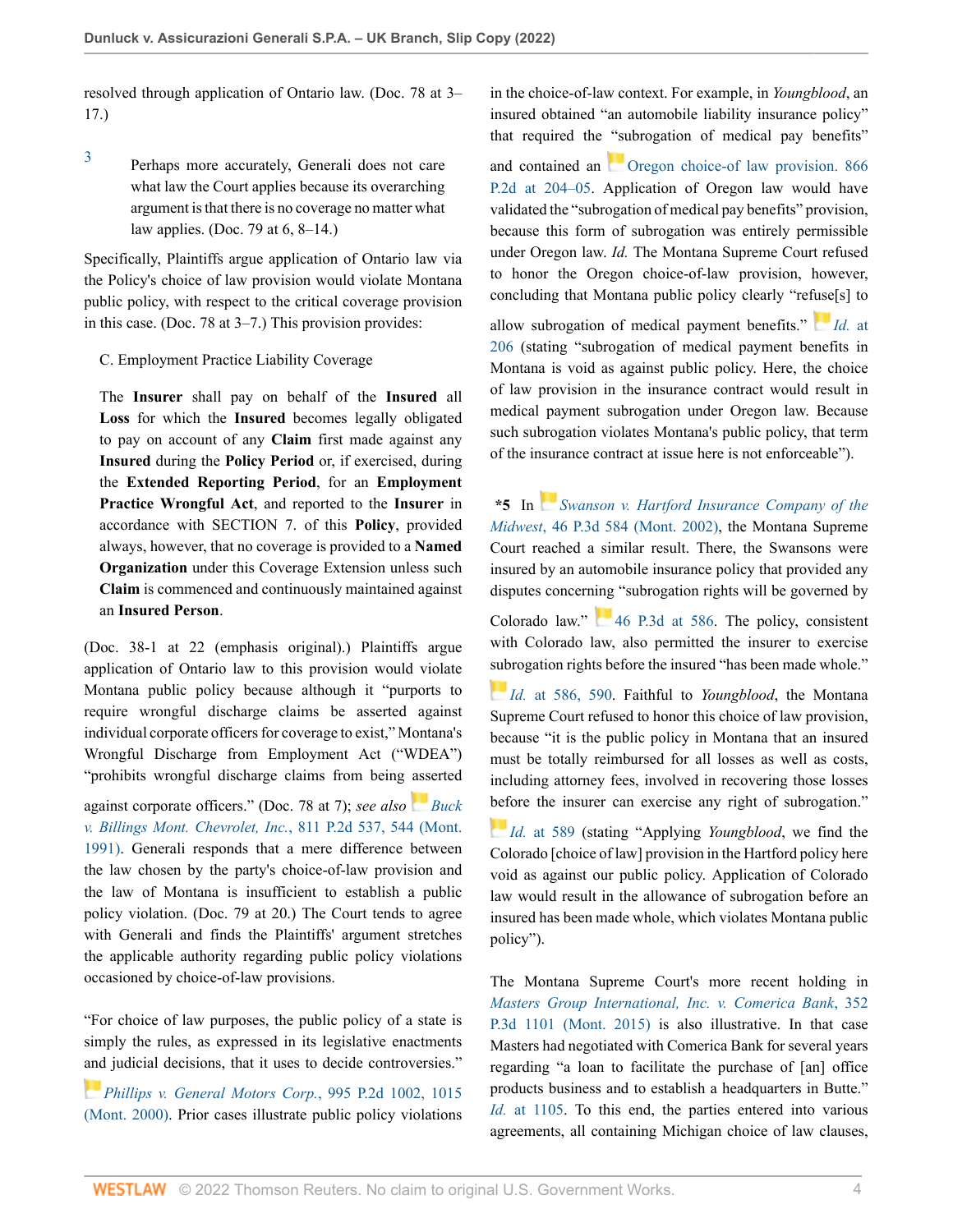but the relationship eventually deteriorated and Masters sued Comerica for "breach of the implied covenant of good faith and fair dealing, constructive fraud, deceit, wrongful offset, and interference with and loss of prospective economic opportunity." *Id.* [at 1105–08.](http://www.westlaw.com/Link/Document/FullText?findType=Y&serNum=2036631513&pubNum=0004645&originatingDoc=I205a69809f7c11ecb7ceee74f6b36648&refType=RP&fi=co_pp_sp_4645_1105&originationContext=document&vr=3.0&rs=cblt1.0&transitionType=DocumentItem&contextData=(sc.AlertsClip)#co_pp_sp_4645_1105) In the district court, Comerica unsuccessfully sought application of the Michigan choice of law provisions to the parties' contractual disputes. *Id.* [at 1110–](http://www.westlaw.com/Link/Document/FullText?findType=Y&serNum=2036631513&pubNum=0004645&originatingDoc=I205a69809f7c11ecb7ceee74f6b36648&refType=RP&fi=co_pp_sp_4645_1110&originationContext=document&vr=3.0&rs=cblt1.0&transitionType=DocumentItem&contextData=(sc.AlertsClip)#co_pp_sp_4645_1110) [1111.](http://www.westlaw.com/Link/Document/FullText?findType=Y&serNum=2036631513&pubNum=0004645&originatingDoc=I205a69809f7c11ecb7ceee74f6b36648&refType=RP&fi=co_pp_sp_4645_1110&originationContext=document&vr=3.0&rs=cblt1.0&transitionType=DocumentItem&contextData=(sc.AlertsClip)#co_pp_sp_4645_1110)

On appeal, the Montana Supreme Court reversed, and relevant to this case, in doing so, specifically rejected Masters' argument that application of the Michigan choice of law provision would violate Montana public policy. *[Id.](http://www.westlaw.com/Link/Document/FullText?findType=Y&serNum=2036631513&pubNum=0004645&originatingDoc=I205a69809f7c11ecb7ceee74f6b36648&refType=RP&fi=co_pp_sp_4645_1113&originationContext=document&vr=3.0&rs=cblt1.0&transitionType=DocumentItem&contextData=(sc.AlertsClip)#co_pp_sp_4645_1113)* at [1113–14](http://www.westlaw.com/Link/Document/FullText?findType=Y&serNum=2036631513&pubNum=0004645&originatingDoc=I205a69809f7c11ecb7ceee74f6b36648&refType=RP&fi=co_pp_sp_4645_1113&originationContext=document&vr=3.0&rs=cblt1.0&transitionType=DocumentItem&contextData=(sc.AlertsClip)#co_pp_sp_4645_1113). Masters argued that "because Michigan does not recognize a cause of action for breach of the implied covenant of good faith and fair dealing, [unlike Montana], enforcing the choice-of-law provisions would be contrary to Montana public policy." *Id.* [at 1114](http://www.westlaw.com/Link/Document/FullText?findType=Y&serNum=2036631513&pubNum=0004645&originatingDoc=I205a69809f7c11ecb7ceee74f6b36648&refType=RP&fi=co_pp_sp_4645_1114&originationContext=document&vr=3.0&rs=cblt1.0&transitionType=DocumentItem&contextData=(sc.AlertsClip)#co_pp_sp_4645_1114). The Montana Supreme Court disagreed, holding that:

> Although Michigan authority suggests that there is no stand-alone common law cause of action for breach of the implied covenant of good faith and fair dealing, Michigan courts appear to apply the covenant when addressing the performance and enforcement of contracts in breach of contract cases. Thus, the covenant of good faith and fair dealing could have been considered by the jury in the context of Masters' claims for breach of contract, had the District Court applied Michigan law. Masters is therefore mistaken in its contention that enforcing the choiceof-law provisions would be contrary to Montana public policy.

*Id.* (internal citations omitted). *Masters* can therefore be read for the proposition that if application of a contractual choice of law provision would result in the contract having no covenant of good faith and fair dealing, which is inherent in every contact under Montana law, then the choice of law provision contravenes Montana public policy.

The foregoing authority can be summarized as follows. A choice-of-law provision will be ignored in favor of applying Montana law when its application would occasion a result that is clearly forbidden by Montana law. For example, a contractual choice-of-law provision cannot be applied to validate a clause in the contract that would clearly violate Montana law, such as one that would permit an insurer to exercise subrogation rights before its insured has been made whole. *See Ticknor* (noting "The Montana Supreme Court has  $\lceil \cdot \rceil$  expressed antipathy toward choice of law provisions that might require enforcement of a contractual provision that would be invalid under Montana law"). Moreover, a contractual choice of law provision cannot be applied so as to remove from a contract any essential aspect required under Montana law, such as the implied covenant of good faith and fair dealing.

**\*6** Here, the Court has found no provision of Montana law, and Plaintiffs cite to none, that requires an insurance policy to cover employment termination claims brought against an employer's corporate officers. To be sure, Montana's WDEA, which generally provides the exclusive state-law remedy "for a wrongful discharge from employment," [Montana](http://www.westlaw.com/Link/Document/FullText?findType=L&pubNum=1002018&cite=MTST39-2-902&originatingDoc=I205a69809f7c11ecb7ceee74f6b36648&refType=LQ&originationContext=document&vr=3.0&rs=cblt1.0&transitionType=DocumentItem&contextData=(sc.AlertsClip)) [Code Annotated § 39-2-902,](http://www.westlaw.com/Link/Document/FullText?findType=L&pubNum=1002018&cite=MTST39-2-902&originatingDoc=I205a69809f7c11ecb7ceee74f6b36648&refType=LQ&originationContext=document&vr=3.0&rs=cblt1.0&transitionType=DocumentItem&contextData=(sc.AlertsClip)) "does not envision lawsuits against corpor[ate](https://1.next.westlaw.com/Link/RelatedInformation/Flag?documentGuid=I783e141cf5aa11d9b386b232635db992&transitionType=InlineKeyCiteFlags&originationContext=docHeaderFlag&Rank=0&ppcid=744b777ddd0e45dc953f37040da3e191&contextData=(sc.AlertsClip) ) employees, officers or shareholders," just the employer. *[Buck v. Billings Mont. Chevrolet, Inc.](http://www.westlaw.com/Link/Document/FullText?findType=Y&serNum=1991093672&pubNum=0000661&originatingDoc=I205a69809f7c11ecb7ceee74f6b36648&refType=RP&fi=co_pp_sp_661_544&originationContext=document&vr=3.0&rs=cblt1.0&transitionType=DocumentItem&contextData=(sc.AlertsClip)#co_pp_sp_661_544)*, 811 [P.2d 537, 544 \(Mont. 1991\).](http://www.westlaw.com/Link/Document/FullText?findType=Y&serNum=1991093672&pubNum=0000661&originatingDoc=I205a69809f7c11ecb7ceee74f6b36648&refType=RP&fi=co_pp_sp_661_544&originationContext=document&vr=3.0&rs=cblt1.0&transitionType=DocumentItem&contextData=(sc.AlertsClip)#co_pp_sp_661_544) But this does not mean it violates Montana's public policy for an insurer to write a policy that does not extend director's and officer's personal liability coverage to WDEA actions brought against the entity-employer.

Put another way, Montana law does not require insurers to extend director's and officer's coverage to wrongful termination claims brought against a corporate entity under the WDEA. Contrast this with the undisputed public policy of Montana forbid[din](https://1.next.westlaw.com/Link/RelatedInformation/Flag?documentGuid=I412095c9f59f11d9b386b232635db992&transitionType=InlineKeyCiteFlags&originationContext=docHeaderFlag&Rank=0&ppcid=744b777ddd0e45dc953f37040da3e191&contextData=(sc.AlertsClip) )g insurers from subrogating medical

payment benefits, *Youngblood*[, 866 P.2d at 205–08,](http://www.westlaw.com/Link/Document/FullText?findType=Y&serNum=1993237017&pubNum=0000661&originatingDoc=I205a69809f7c11ecb7ceee74f6b36648&refType=RP&fi=co_pp_sp_661_205&originationContext=document&vr=3.0&rs=cblt1.0&transitionType=DocumentItem&contextData=(sc.AlertsClip)#co_pp_sp_661_205) or from subrogating pay[ment](https://1.next.westlaw.com/Link/RelatedInformation/Flag?documentGuid=Ia25749eef53d11d9bf60c1d57ebc853e&transitionType=InlineKeyCiteFlags&originationContext=docHeaderFlag&Rank=0&ppcid=744b777ddd0e45dc953f37040da3e191&contextData=(sc.AlertsClip) ) of other benefits before its insured

has been made whole, *Swanson*[, 46 P.3d at 589.](http://www.westlaw.com/Link/Document/FullText?findType=Y&serNum=2002273675&pubNum=0004645&originatingDoc=I205a69809f7c11ecb7ceee74f6b36648&refType=RP&fi=co_pp_sp_4645_589&originationContext=document&vr=3.0&rs=cblt1.0&transitionType=DocumentItem&contextData=(sc.AlertsClip)#co_pp_sp_4645_589) In short, the Court finds no public policy violation if the Policy's Ontario choice-of-law provision is enforced at the expense of Montana law and will apply it to all issues presented. Having resolved the choice-of-law issue, the Court turns its attention to whether Plaintiffs' judgment is covered by the Policy.

#### **II. Coverage Questions.**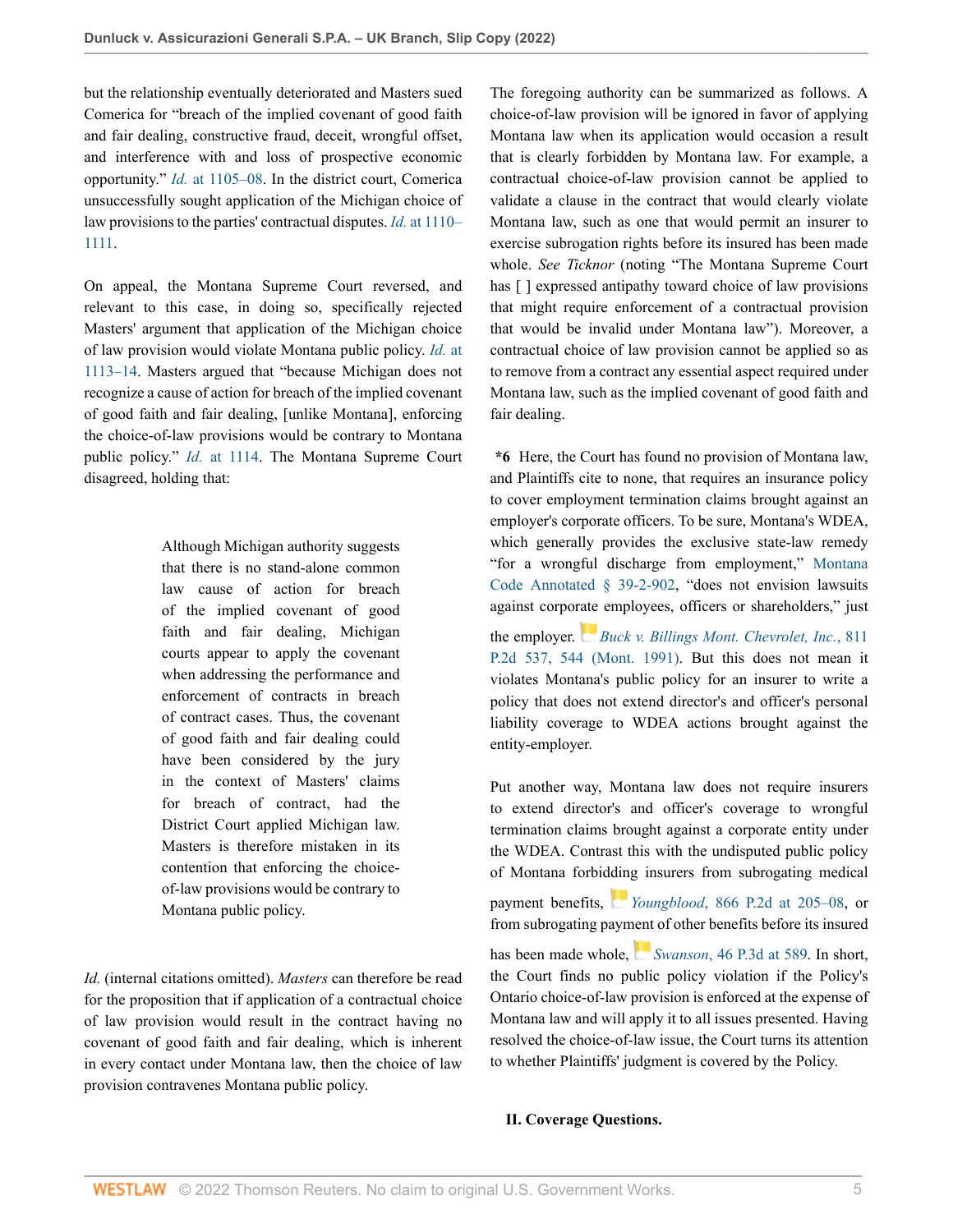The pending motions for summary judgment focus on three distinct questions, asking whether coverage is precluded because: (1) Vitality is not an insured under the Policy; (2) Vitality did not defend against Plaintiffs' underlying state court lawsuit; or (3) no director or officer was sued or subjected to liability in the underlying state court lawsuit. Before addressing these questions on the merits, the Court outlines the principles of Ontario law that will guide the Court's interpretation of the Policy provisions at issue.

Under Ontario law, interpretation of an insurance contract is driven by the "primary interpretive principle" that "where the language of the insurance policy is unambiguous, reading the contract as a whole, effect should be given to that clear language." *Coast Cap. Equip. Finance Ltd. v. Old Republic Ins. Co. of Can.*, 2018 ONCA 540, ¶ 19 (Can. Ont. C.A.). In *Coast Capital*, the Ontario Court of Appeal further stated:

> Where, however, the policy's language is ambiguous, general rules of contract construction must be employed to resolve that ambiguity. These rules include that the interpretation should be consistent with the reasonable expectations of the parties and should not give rise to results that are unrealistic or that the parties would not have contemplated in the commercial atmosphere in which the policy was contracted. Only if ambiguity still remains after the above principles are applied should the *contra proferentem* rule be employed to construe the policy against the insurer.

*Id.*; *see also Ledcor Const. Ltd. v. Northbridge Indem. Ins. Co.*, 2016 SCC 37,  $\P$  49-51 (Can.). And when Ontario authority is lacking on a particular topic, "American authorities may assist in interpreting insurance contracts." *MDS Inc. v. Factory Mut. Ins. Co.*, 2021 ONCA 594, ¶ 60 (Can. Ont. C.A.). With these principles in mind, the Court addresses the interpretive questions before it.

## **A. Generali is entitled to judgment as a matter of law on the issue of whether Vitality was an "Insured" under the Policy on January 4, 2020.**

Generally speaking, the Policy provides coverage for covered liabilities incurred by an "Insured." (Doc. 38-1 at 21.) The Policy's definition of "Insured" references "the Named Organization," which encompasses Eureka and its subsidiaries. (*Id.* at 13, 24, 26.) What constitutes a "Subsidiary" under the Policy is a bit complicated and includes:

> **\*7** any corporate entity of which the Named Organization owns or owned, either directly or indirectly, more than fifty percent (50%) of the outstanding securities through one or more of its other Subsidiaries representing the right to vote for the election of such entity's directors or having the right, pursuant to written contract, certificate of incorporation, charter, by-laws, articles of association, limited liability company agreement, partnership agreement or other organizational or similar documents of an entity to elect, appoint, or designate a majority of such entity's directors, officers, general partners, managing members, members of the Board of Managers or their equivalent (hereinafter deemed as management control).

(*Id.* at 27.) A corporate entity is no longer a "Subsidiary" within the meaning of the Policy when Eureka "ceases to have management control of such entity." (*Id.*) Importantly, the Policy specifically excludes coverage for any liability incurred by a corporate entity after it "ceased to meet the definition of 'Subsidiary.' " (*Id.* at 29.)

From the start, Generali has defended this action by arguing that Vitality was no longer a subsidiary of Eureka, as defined in the Policy, when Vitality wrongfully terminated Plaintiffs. (Doc. 23 at 13.) Generali also advances a declaratory judgment counterclaim on this issue. (*Id.* at 21–23.) It now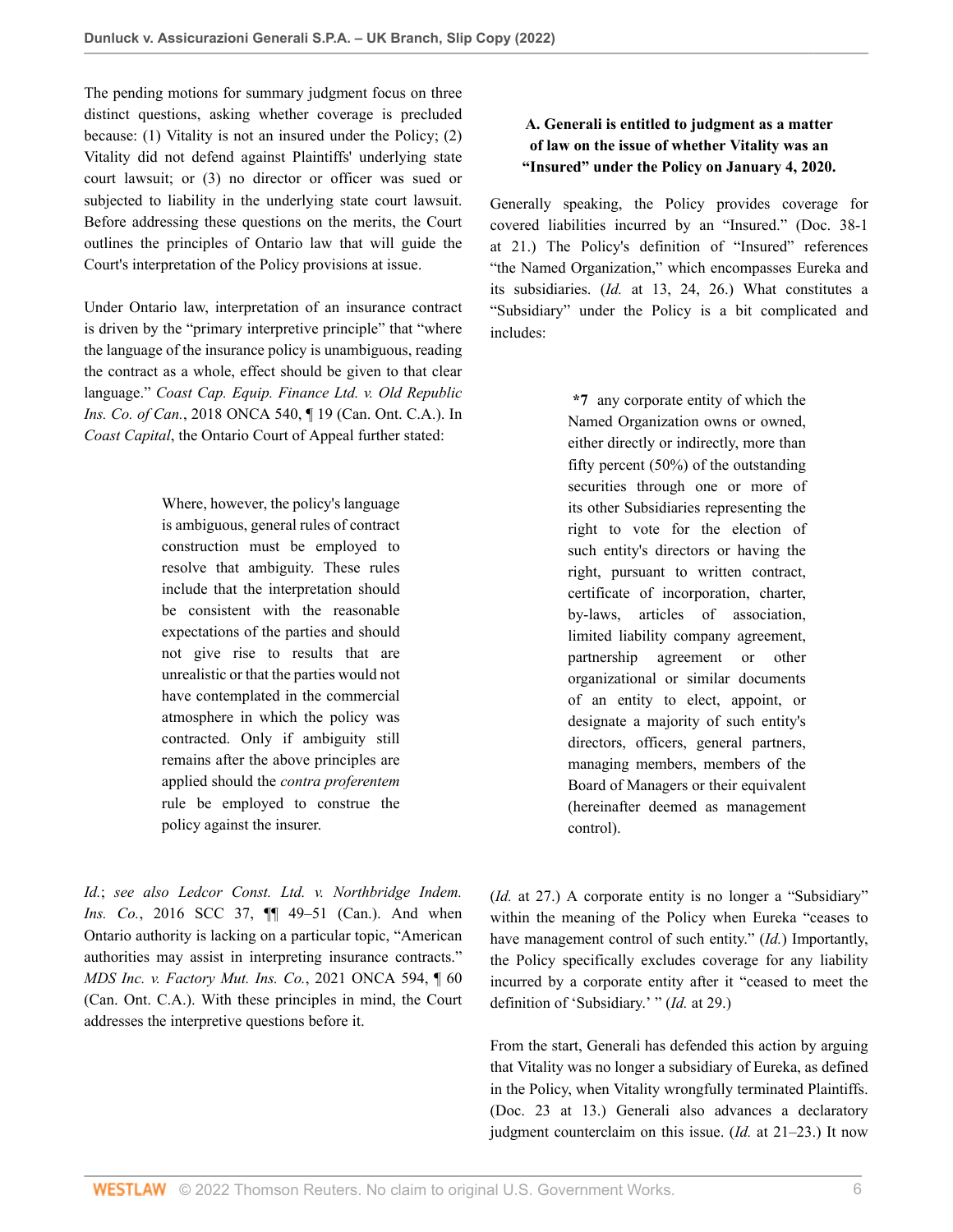seeks summary judgment on this claim, arguing that Vitality ceased being a subsidiary of Eureka on December 4, 2019, nearly a month before Plaintiffs were wrongfully terminated on January 4, 2020. (Doc. 84 at 13–16.)

Plaintiffs resist summary judgment on this issue by arguing that Vitality constructively discharged them on or before December 4, 2019, when it was still Eureka's subsidiary under the Policy. (Doc. 86 at 4–8.) Plaintiffs also argue that even if this were not the case, Vitality remained Eureka's subsidiary at least until January 4, 2020, the latest date on which Plaintiffs could have been terminated. (*Id.* at 8–12.)

Plaintiffs first argument overlooks a critical point regarding the nature of the coverage at issue. Plaintiffs agreed at the hearing that their claim for coverage stems from the Policy's Employment Practice Liability Coverage provisions enumerated in the preceding section. For ease of the reader, this section provides:

C. Employment Practice Liability Coverage

The **Insurer** shall pay on behalf of the **Insured** all **Loss** for which the **Insured** becomes legally obligated to pay on account of any **Claim** first made against any **Insured** during the **Policy Period** or, if exercised, during the **Extended Reporting Period**, for an **Employment Practice Wrongful Act**, and reported to the **Insurer** in accordance with SECTION 7. of this **Policy**, provided always, however, that no coverage is provided to a **Named Organization** under this Coverage Extension unless such **Claim** is commenced and continuously maintained against an **Insured Person**.

(Doc. 38-1 at 22 (emphasis original).) Critical to resolution of this issue, a "Loss" is defined as "damages, settlements, judgments ... and Defence (sic) Costs." (*Id.* at 25.)

Fatal to Plaintiffs' argument regarding a constructive discharge occurring on or before December 4, 2019, there are no damages, settlements, judgments, or defense costs stemming from such an event. Instead, they have a judgment stemming from a wrongful discharge on January 4, 2020. It does not appear Plaintiffs advanced a constructive discharge theory in state court, and they have no judgment to that effect. In other words, even assuming Plaintiffs are correct, that they were constructively discharged by Vitality on or before December 4, 2019, there is no legal obligation stemming from that event. Plaintiffs have not filled in the gap between their new constructive discharge theory and the necessity of some

established legal liability arising from that discharge. Without it, coverage is not triggered.

**\*8** Plaintiffs' second argument fares no better. It is undisputed that as of December 4, 2020, Eureka forfeited its shares in Vitality and no longer held any ownership interest in the company. (Doc. 91 at 6–7.) Plaintiffs argue this fact is of little consequence, because whether Vitality was a subsidiary of Eureka depends not on the ownership of stock, but on its ability to exert "management control." (Doc. 86 at 8–9.) Plaintiffs argue what constitutes "management control" is undefined by the Policy and thus "necessarily ambiguous." (*Id.* at 9.)

The Court disagrees with Plaintiffs that "management control" is either undefined or ambiguous. First, just because a term is undefined does not mean it is ambiguous. *See MDS Inc.*,  $\P$  68–77. Meaning may be derived from the surrounding context. *Id.* Second, the Policy does define management control, albeit not in the definitions section. The Policy specifically deems the term to mean:

> having the right, pursuant to written contract, certificate of incorporation, charter, by-laws, articles of association, limited liability company agreement, partnership agreement or other organizational or similar documents of an entity to elect, appoint, or designate a majority of such entity's directors, officers, general partners, managing members, members of the Board of Managers or their equivalent

(Doc. 38-1 at 27 (adding that this language is "hereinafter deemed as management control").) Absent the Amalgamation Agreement, which nobody disputes was terminated as of December 4, 2019, Plaintiffs do not put forward any evidence establishing Eureka shared such a relationship with Vitality.

Instead, Plaintiffs argue that management control should be interpretated to include "administrative, supervisory, or managerial" oversight. (Doc. 86 at 10.) In support of this position, Plaintiffs offer an affidavit from Mr. Meraz-Avila averring that Eureka remained involved in Vitality's operations after December 4, 2019. (Doc. 87-1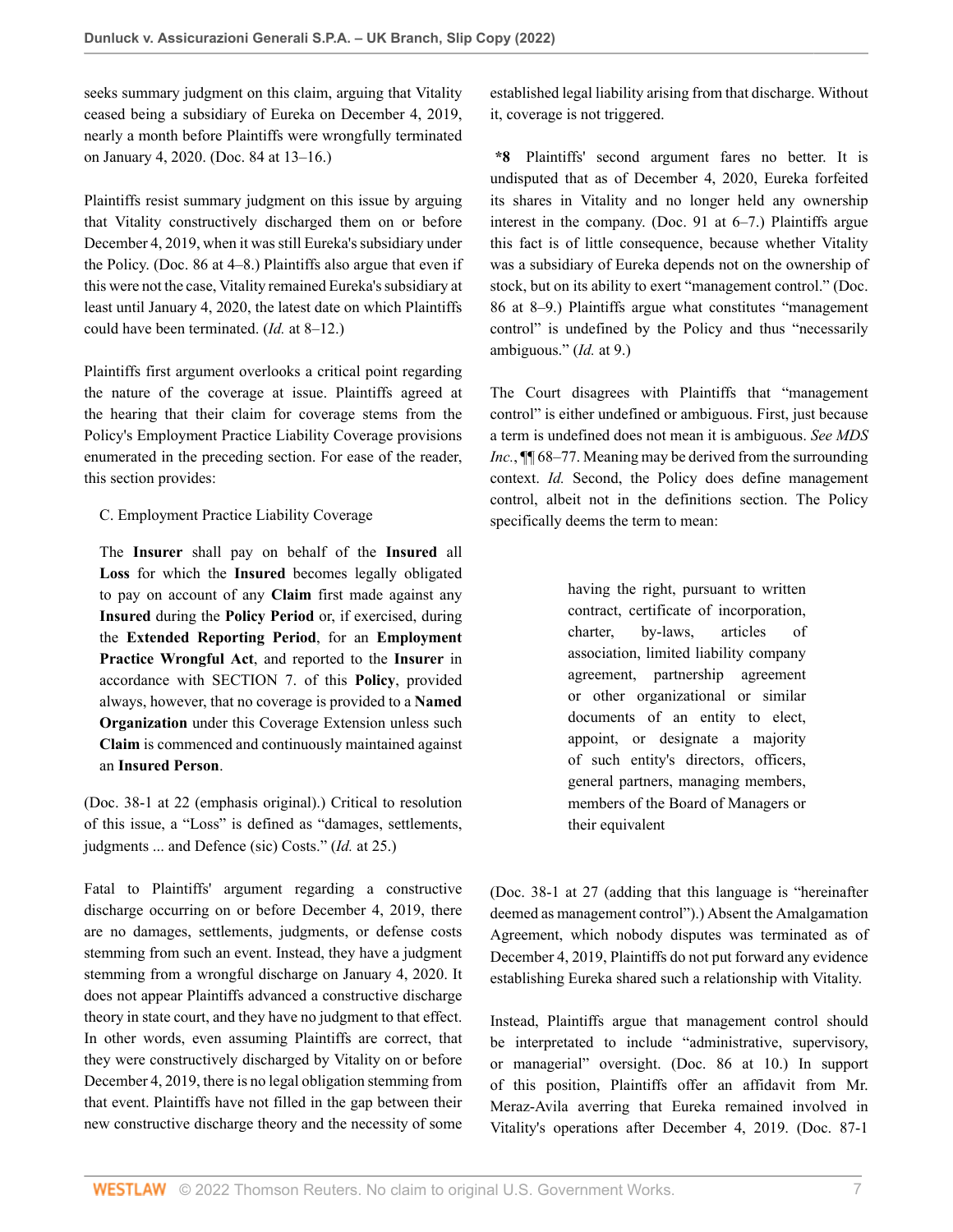at 3–4.) For example, Mr. Meraz-Avila states that Eureka continued to communicate with Vitality employees regarding administrative issues and "continued to manage and exercise as much control over Vitality as it always had." (*Id.* at 4.) The Court finds this evidence irrelevant.

The critical point remains the Policy plainly defines management control as the ability to select Vitality's corporate management, including its "directors, officers, general partners, managing members, members of the Board of Managers or their equivalent." (Doc. 38-1 at 27.) There is no ambiguity and Plaintiffs have not created any factual dispute as to whether Eureka held such influence over Vitality on January 4, 2020, the only date that is relevant to the Court's analysis. As such, the Court finds there is no dispute as to a material fact on this issue and Generali is entitled to judgment as a matter of law.

# **B. Generali is entitled to judgment as a matter of law on the issue of whether coverage is precluded because none of Vitality's officers or directors were sued in the underlying state court lawsuit.**

As stated above, the Employment Practice Liability Coverage, which is the critical coverage provision in this case, provides:

> The **Insurer** shall pay on behalf of the **Insured** all **Loss** for which the **Insured** becomes legally obligated to pay on account of any **Claim** first made against any **Insured** during the **Policy Period** or, if exercised, during the **Extended Reporting Period**, for an **Employment Practice Wrongful Act**, and reported to the **Insurer** in accordance with SECTION 7. of this **Policy**, *provided always, however, that no coverage is provided to a Named Organization under this Coverage Extension unless such Claim is commenced and continuously maintained against an Insured Person*.

**\*9** (Doc. 38-1 at 22 (bold emphasis original, italicized emphasis added).) The Policy defines "Insured Person" as a "Director or Officer" which is further defined as the "general partners of" Vitality, since it was organized as a limited liability company. (*Id.* at 23–24.)

Generali argues that this provision cannot provide coverage for Plaintiffs' state court judgment because the underlying state court lawsuit giving rise to the judgment was not maintained against any of Vitality's directors or officers, as defined in the Policy. (Doc. 44 at 19–26.) Plaintiffs, who cannot dispute the underlying state court lawsuit was not brought against any of Vitality's general partners, resist the effect of this language by arguing the grant of coverage at issue is ambiguous. (Doc. 52 at 12–25.) More specifically, Plaintiffs point the Court to various other portions of the Policy to contend that coverage is not dependent on their underlying lawsuit having been maintained against Vitality's general partners. (*Id.*) Generali has the better argument.

To the extent Plaintiffs think looking outside of the direct grant of coverage they seek to invoke is important, the Court finds it most prudent to begin with the cover page which describes the Policy as providing "Directors' and Officers' Liability Insurance." (Doc. 38-1 at 1.) In other words, from the first page of the Policy it becomes unreasonable to believe that a *directors'* and *officers'* liability policy would provide the sort of entity level coverage found in a standard commercial general liability policy. If the party acquiring the Policy were confused, in this case Eureka, the directors' and officers' nature of the Policy would be confirmed on the very next page and reinforced by the declarations page. (*Id.* at 2, 13.)

The Court finds no ambiguity. By its plain language, the Policy's Employment Practice Liability Coverage clearly extends only to liabilities incurred by Eureka or its subsidiaries *by virtue* of damages, settlements, judgments, or defense costs, obtained against or incurred by, their *directors* or *officers*. Circumstances in which this grant of coverage would be triggered are easy to imagine. Say, for example, Plaintiffs' state court lawsuit had been brought against Vitality's general partners and the result had been the same. And assume Vitality, or maybe even Eureka, was under a legal obligation to indemnify Vitality's general partners for that sort of liability. Putting other coverage questions aside, then, the coverage provision at issue may very well be triggered.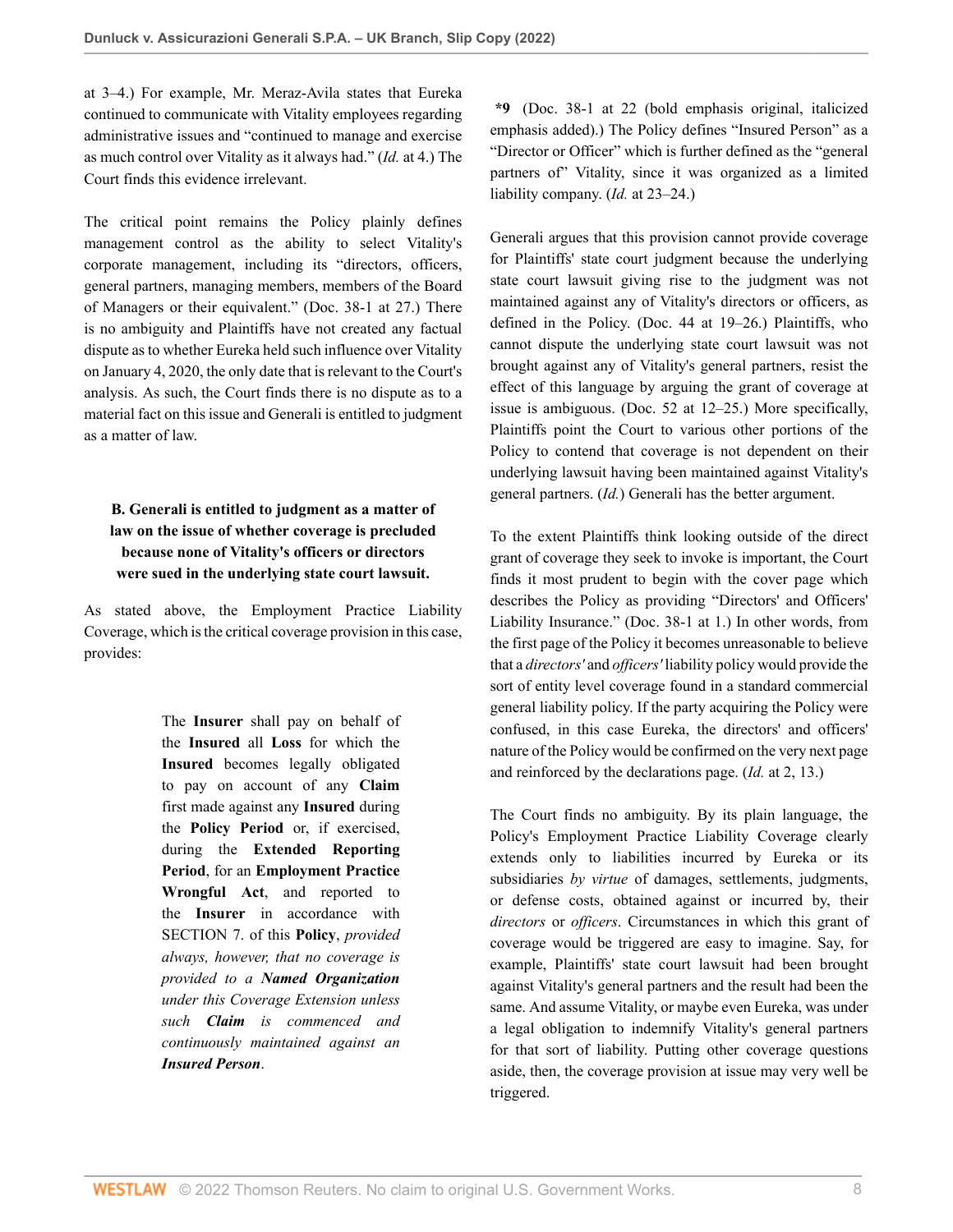To obtain a result contrary to the plain language of the Policy, Plaintiffs point to the Policy's use of the term "*Entity* Employment Practices Liability" coverage in the declarations page and Endorsement 10. (Docs. 38-1 at 19, 23; 52 at 13– 14 (emphasis added)). The argument being because the Policy uses the word entity in relation to the grant of coverage, it must cover liabilities incurred against the entity directly.

But the use of the word entity is not inconsistent with the plain meaning interpretation adopted above. Under that interpretation, the Policy does provide coverage to *entities*, but only when they become legally obligated to satisfy certain liabilities incurred against or by their directors and officers. Only a stretched and strained reading of Policy provisions supports the interpretation that coverage is afforded for claims not maintained against an officer or director. To adopt this reading would be to convert the Policy into a commercial general liability policy. Eureka knew what it was getting—an insurance policy covering certain liabilities it must pay to, or on behalf of, its directors and officers (including directors and officers of its subsidiaries).

**\*10** As a final matter, Plaintiffs argue that the interpretation adopted by the Court above would achieve a result contrary to public policy and render the Policy's coverage illusory. (Doc. 52 at 25–28.) This argument mirrors that advanced on the choice of law issue, arguing that because wrongful discharge claims under the WDEA cannot be brought against a company's directors or officers, it violates public policy for the Policy to not cover a claim unless that is what occurs. (*Id.*) This argument fails for the reasons stated above—Montana law does not require an insurer to cover the sort of claim at issue. Stated another way, there is no public policy violation because it is not the public policy of Montana that insurers must cover claims brought against an entity under the WDEA. Montana law does not extend WDEA liability to directors or officers and the Policy, which is a *directors'* and *officers'* policy, does not purport to cover resulting entity level liability.

As to the illusory coverage argument, the Court recognizes that Ontario courts have previously avoided interpretations that would render coverage illusory. *See Weston Ornamental Iron Works Ltd. v. Continental Ins. Co.*, 1981 CarswellOnt 1324, ¶¶ 16–19 (Can. Ont. C.A.); *Cabell v. Personal Ins. Co.*, 2011 ONCA 105, ¶¶ 14–17 (Can. Ont. C.A.) (characterizing it as the "doctrine of nullification of coverage"). In order for this doctrine to apply, the Policy provision must fail to cover the "most obvious risks for which [the Policy was] issued." *Cabell*, ¶¶ 14, 27. The Court does not find that to be the case here. The Policy at issue exists to cover liabilities incurred by entities when they are forced to satisfy or reimburse monetary expenses incurred by a director or officer. The grant of coverage at issue is not designed to cover claims against the entity itself. An entity seeking such coverage would purchase a commercial general liability policy that covered wrongful discharge claims.

Moreover, as Generali points out, the Policy covers a myriad of liabilities stemming from wrongful discharge claims brought against directors and officers. (*See* 38-1 at 23 (defining "Employment Practices Wrongful Act"); Doc. 58 at 27–28.) This is exactly the sort of coverage an entity purchasing a directors' and officers' liability policy that covers wrongful discharge claims would expect. Generali is entitled to summary judgment on this issue. Given the Court's resolution of the first two coverage issues, the Court elects to not reach Generali's argument that coverage is precluded based on Vitality's failure to defend against the underlying state court judgment. Based on the foregoing, the Court will grant summary judgment in favor of Generali on its second (Doc. 41 at 35–40), fourth (*id.* at 38–40), and fifth (*id.* at 40– 42) declaratory judgment claims. The Court will also grant summary judgment in favor of Generali on Plaintiffs' first claim—which seeks a declaratory judgment that the judgment is covered by the Policy—based on the reasoning outlined above.

## **III. The Remaining Claims.**

Generali's remaining declaratory judgment claims (Counts I, II, and VI) all advance different coverage arguments for which summary resolution was not sought. A bench trial on these claims is unnecessary because the Court will afford Generali the principal relief it seeks—a declaratory judgment that the Policy does not cover the underlying state court judgment. Accordingly, the Court will dismiss the claims as moot.

That leaves Plaintiffs' second, third, fourth, and fifth claims. (Doc. 33 at 8–12.) Counts II, IV, and V all complain Generali violated Montana common law or Montana's Unfair Trade Practices Act by failing to provide coverage or otherwise respond to Plaintiffs' demands. (*Id.*) Because, as Generali points out (Doc. 44 at 2[7–28](https://1.next.westlaw.com/Link/RelatedInformation/Flag?documentGuid=I0bb70963b75711e4a807ad48145ed9f1&transitionType=InlineKeyCiteFlags&originationContext=docHeaderFlag&Rank=0&ppcid=744b777ddd0e45dc953f37040da3e191&contextData=(sc.AlertsClip) )), there is no coverage under the Policy, these claims fail. *[Truck Ins. Exch. v. O'Mailia](http://www.westlaw.com/Link/Document/FullText?findType=Y&serNum=2035463524&pubNum=0004645&originatingDoc=I205a69809f7c11ecb7ceee74f6b36648&refType=RP&fi=co_pp_sp_4645_1188&originationContext=document&vr=3.0&rs=cblt1.0&transitionType=DocumentItem&contextData=(sc.AlertsClip)#co_pp_sp_4645_1188)*, 343 [P.3d 1183, 1188 \(Mont. 2015\).](http://www.westlaw.com/Link/Document/FullText?findType=Y&serNum=2035463524&pubNum=0004645&originatingDoc=I205a69809f7c11ecb7ceee74f6b36648&refType=RP&fi=co_pp_sp_4645_1188&originationContext=document&vr=3.0&rs=cblt1.0&transitionType=DocumentItem&contextData=(sc.AlertsClip)#co_pp_sp_4645_1188) The Court will grant Generali's motion for summary judgment on these claims.